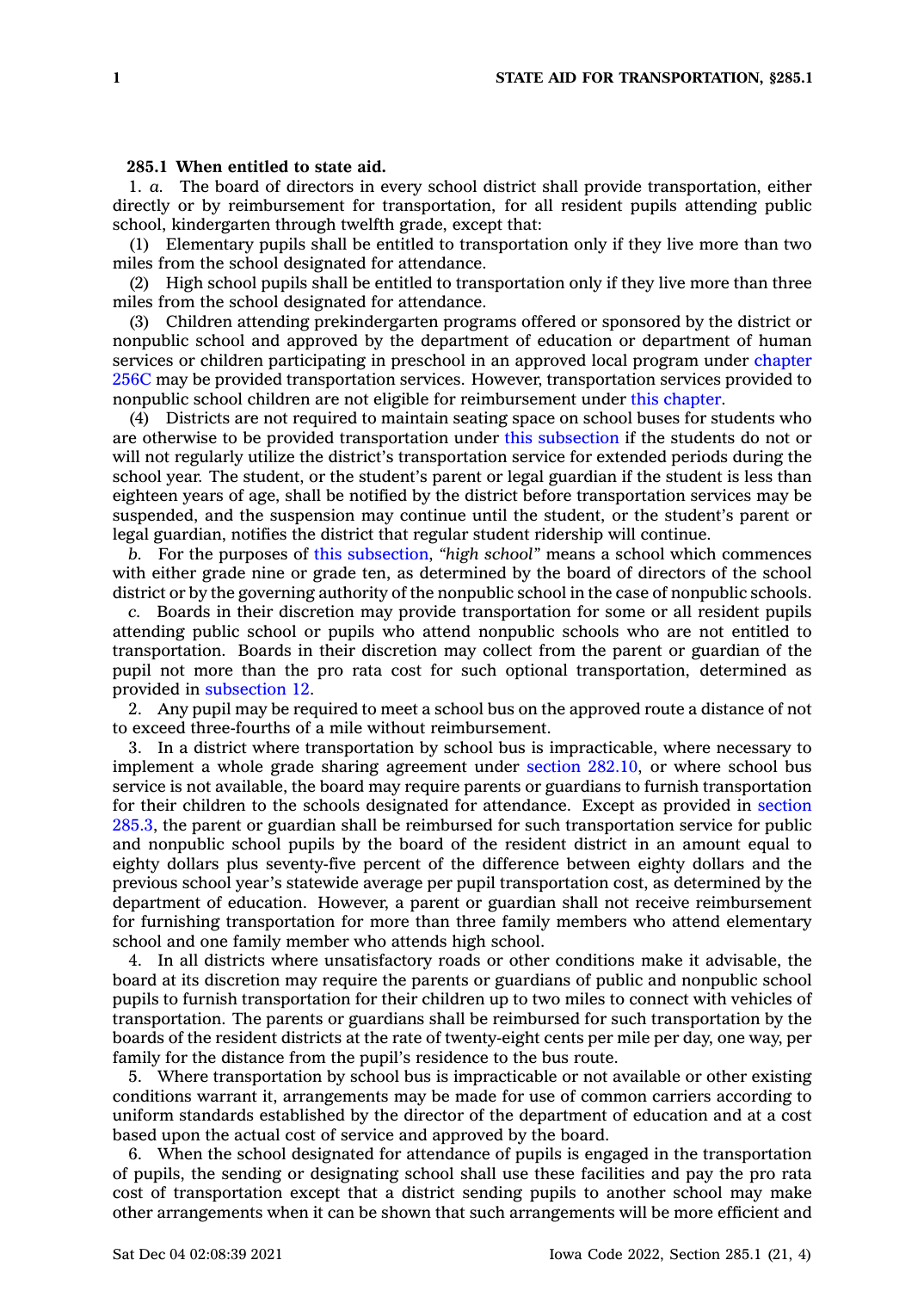economical than to use facilities of the receiving school, providing such arrangements are approved by the board of the area education agency.

7. If <sup>a</sup> local board closes either elementary or high school facilities and is approved by the board of the area education agency to operate its own transportation equipment, the full cost of transportation shall be paid by the board for all pupils living beyond the statutory walking distance from the school designated for attendance.

8. Transportation service may be suspended upon any day or days, due to inclemency of the weather, conditions of roads, or the existence of other conditions, by the board of the school district operating the buses, when in their judgment it is deemed advisable and when the school or schools are closed to all children.

9. Distance to school or to <sup>a</sup> bus route shall in all cases be measured on the public highway only and over the most passable and safest route as determined by the area education agency board, starting in the roadway opposite the private entrance to the residence of the pupil and ending in the roadway opposite the entrance to the school grounds or designated point on bus route.

10. The board in any district providing transportation for nonresident pupils shall collect the pro rata cost of transportation from the district of pupil's residence for all properly designated pupils so transported.

11. Boards in districts operating buses may transport nonresident pupils who attend public school, kindergarten through junior college, who are not entitled to free transportation provided they collect the pro rata cost of transportation from the parents.

12. The pro rata cost of transportation shall be based upon the actual cost for all the children transported in all school buses. It shall include one-seventh of the original net cost of the bus and other items as determined and approved by the director of the department of education but no part of the capital outlay cost for school buses and transportation equipment for which the school district is reimbursed from state funds or that portion of the cost of the operation of <sup>a</sup> school bus used in transporting pupils to and from extracurricular activities shall be included in determining the pro rata cost. In <sup>a</sup> district where, because of unusual conditions, the cost of transportation is in excess of the actual operating cost of the bus route used to furnish transportation to nonresident pupils, the board of the local district may charge <sup>a</sup> cost equal to the cost of other schools supplying such service to that area, upon receiving approval of the director of the department of education.

13. When <sup>a</sup> local board fails to pay transportation costs due to another school for transportation service rendered, the board of the creditor corporation shall file <sup>a</sup> sworn statement with the area education agency board specifying the amount due. The agency board shall check such claim and if the claim is valid shall certify to the county auditor. The auditor shall transmit to the county treasurer an order directing the county treasurer to transfer the amount of such claim from the funds of the debtor corporation to the creditor corporation and the treasurer shall pay the same accordingly.

14. Resident pupils attending <sup>a</sup> nonpublic school located either within or without the school district of the pupil's residence shall be entitled to transportation on the same basis as provided for resident public school pupils under this [section](https://www.legis.iowa.gov/docs/code/285.1.pdf). The public school district providing transportation to <sup>a</sup> nonpublic school pupil shall determine the days on which bus service is provided, which shall be based upon the days for which bus service is provided to public school pupils, and the public school district shall determine bus schedules and routes. In the case of nonpublic school pupils the term *"school designated for attendance"* means the nonpublic school which is designated for attendance by the parents of the nonpublic school pupil.

15. If the nonpublic school designated for attendance is located within the public school district in which the pupil is <sup>a</sup> resident, the pupil shall be transported to the nonpublic school designated for attendance as provided in this [section](https://www.legis.iowa.gov/docs/code/285.1.pdf).

16. *a.* If the nonpublic school designated for attendance of <sup>a</sup> pupil is located outside the boundary line of the school district of the pupil's residence, the pupil may be transported by the district of residence to <sup>a</sup> public school or other location within the district of the pupil's residence. A public school district in which <sup>a</sup> nonpublic school is located may establish school bus collection locations within its district from which nonresident nonpublic school pupils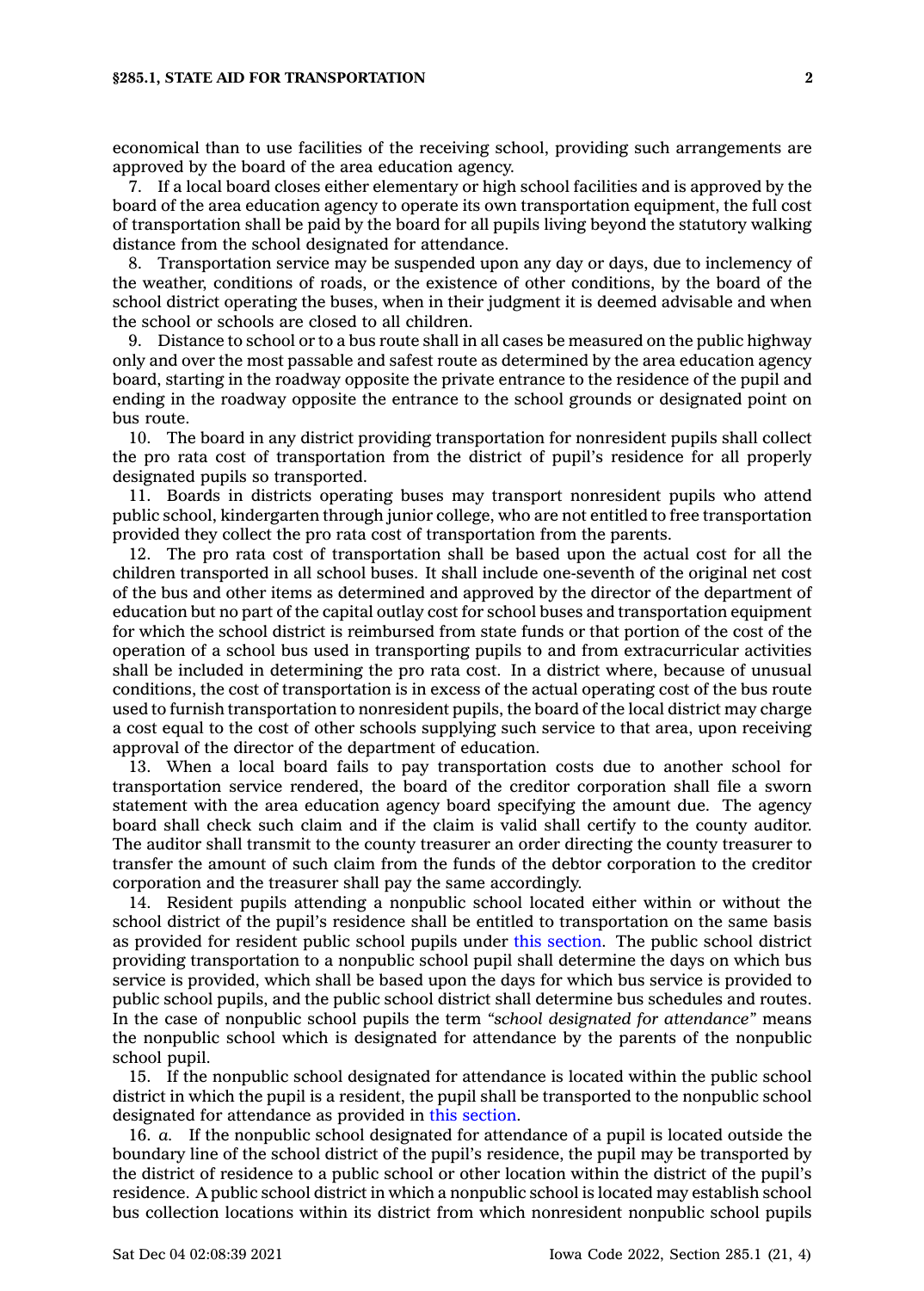may be transported to and from <sup>a</sup> nonpublic school located in the district. If <sup>a</sup> pupil receives such transportation, the district of the pupil's residence shall be relieved of any requirement to provide transportation.

*b.* As an alternative to paragraph *"a"* of this [subsection](https://www.legis.iowa.gov/docs/code/285.1.pdf), subject to section [285.9,](https://www.legis.iowa.gov/docs/code/285.9.pdf) [subsection](https://www.legis.iowa.gov/docs/code/285.9.pdf) 3, where practicable, and at the option of the public school district in which <sup>a</sup> nonpublic school pupil resides, the school district may transport <sup>a</sup> nonpublic school pupil to <sup>a</sup> nonpublic school located outside the boundary lines of the public school district if the nonpublic school is located in <sup>a</sup> school district contiguous to the school district which is transporting the nonpublic school pupils, or may contract with the contiguous public school district in which <sup>a</sup> nonpublic school is located for the contiguous school district to transport the nonpublic school pupils to the nonpublic school of attendance within the boundary lines of the contiguous school district.

*c.* If the nonpublic school designated for attendance of <sup>a</sup> pupil is located outside the boundary line of the school district of the pupil's residence and the district of residence meets the requirements of [subsections](https://www.legis.iowa.gov/docs/code/285.1.pdf) 14, [15](https://www.legis.iowa.gov/docs/code/285.1.pdf), and this [subsection](https://www.legis.iowa.gov/docs/code/285.1.pdf) by using [subsection](https://www.legis.iowa.gov/docs/code/285.1.pdf) 17, paragraph *"c"*, and the district in which the nonpublic school is located is contiguous to the district of the pupil's residence and is willing to provide transportation under [subsection](https://www.legis.iowa.gov/docs/code/285.1.pdf) [17](https://www.legis.iowa.gov/docs/code/285.1.pdf), paragraph *"a"* or *"b"*, the district in which the nonpublic school is located may provide transportation services, subject to section 285.9, [subsection](https://www.legis.iowa.gov/docs/code/285.9.pdf) 3, and may make the claim for reimbursement under [section](https://www.legis.iowa.gov/docs/code/285.2.pdf) 285.2. The district in which the nonpublic school is located shall notify the district of the pupil's residence that it is making the claim for reimbursement, and the district of the pupil's residence shall be relieved of the requirement for providing transportation and shall not make <sup>a</sup> claim for reimbursement for those nonpublic school pupils for which <sup>a</sup> claim is filed by the district in which the nonpublic school is located.

17. The public school district may meet the requirements of [subsections](https://www.legis.iowa.gov/docs/code/285.1.pdf) 14 through 16 by any of the following:

*a.* Transportation in <sup>a</sup> school bus operated by <sup>a</sup> public school district.

*b.* Contracting with private parties as provided in [section](https://www.legis.iowa.gov/docs/code/285.5.pdf) 285.5. However, contracts shall not provide payment in excess of the average per pupil transportation costs of the school district for that year.

*c.* Utilizing the transportation reimbursement provision of [subsection](https://www.legis.iowa.gov/docs/code/285.1.pdf) 3.

*d.* Contracting with <sup>a</sup> contiguous public school district to transport resident nonpublic school pupils the entire distance from the nonpublic pupil's residence to the nonpublic school located in the contiguous public school district or from the boundary line of the public school district to the nonpublic school.

18. The director of the department of education may review all transportation arrangements to see that they meet all legal and established uniform standard requirements.

19. Transportation authorized by this [chapter](https://www.legis.iowa.gov/docs/code//285.pdf) is exempt from all laws of this state regulating common carriers.

20. Transportation for which the pro rata cost or other charge is collected shall not be provided outside the state of Iowa except in accordance with rules adopted by the department of education in accordance with [chapter](https://www.legis.iowa.gov/docs/code//17A.pdf) 17A. The rules shall take into account any applicable federal requirements.

21. Boards in districts operating buses may in their discretion transport senior citizens, children, persons with disabilities, and other persons and groups, who are not otherwise entitled to free transportation, and shall collect the pro rata cost of transportation. Transportation under this [subsection](https://www.legis.iowa.gov/docs/code/285.1.pdf) shall not be provided when the school bus is being used to transport pupils to or from school unless the board determines that such transportation is desirable and will not interfere with or delay the transportation of pupils.

22. Notwithstanding [subsection](https://www.legis.iowa.gov/docs/code/285.1.pdf) 1, paragraph *"a"*, subparagraph (1), <sup>a</sup> parent or guardian of an elementary pupil entitled to transportation pursuant to [subsection](https://www.legis.iowa.gov/docs/code/285.1.pdf) 1, may request that <sup>a</sup> child care facility be designated for purposes of [subsection](https://www.legis.iowa.gov/docs/code/285.1.pdf) 9 rather than the residence of the